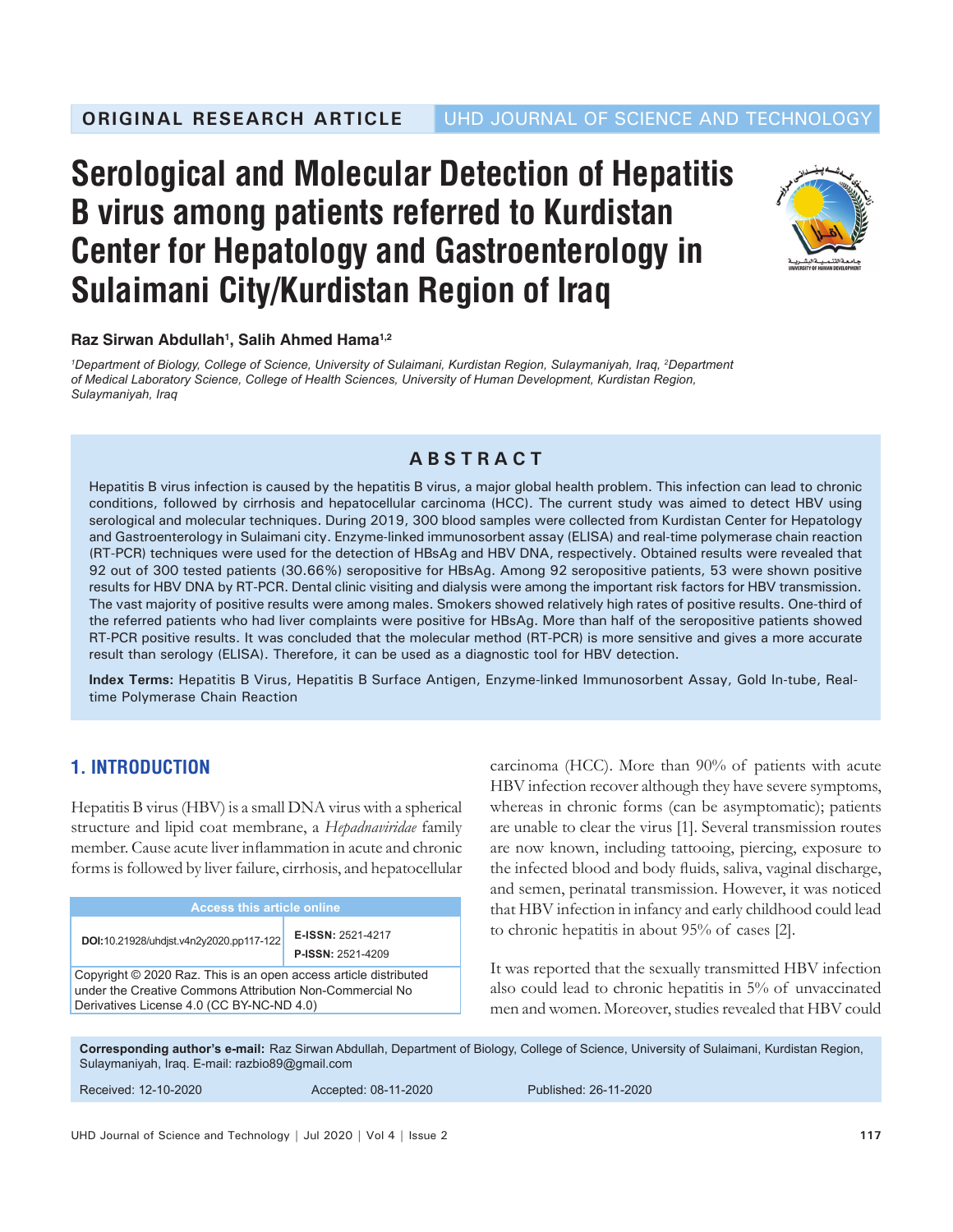survive outside the body for at least seven days [2], [3]. It was confirmed that HBV infection is a global health problem, and more than 400 million people worldwide suffering from chronic HBV infections [4]. Hepatitis B surface antigen (HBsAg) is one of the essential antigens of the virus, located on the lipid membrane of the virus [1], [4]. It was reported that Hepatitis B e antigen (HBeAg) negative and anti-HBe positive results in the laboratory could be considered as evidence of chronic HBV infection [4]. Other investigators concluded that HBsAg and Anti-HBsAg antibodies are more likely indicators of detecting HBV infection [5]. The absence of HBsAg and detection of anti-HBsAg among HBV patients can be considered a sign of recovery from the disease, whereas if HBV DNA is still detected during this stage, this could be an indicator for chronic infection [4]. The vast majority of chronic cases may lead to HCC [6].

It was reported that the seropositive patients for HBsAg, HBeAg, and HBV DNA were more likely suspected with the chronic infection of HBV. Several mechanisms were known to lead to the conversion of chronic HBV infection to HCC [6]. Researches showed that if the immune system fails to clear HBV, the cycles of necrosis, inflammation, and reconstruction will repeat, causing hepatocytes may suffer from potentially epigenetic changes and carcinogenic mutations [7]. As a subsequence, the HBV genome may find in almost liver tumor cells, which may alter liver cell function. This can lead to changes in carcinogen-related genes, including cyclin A, telomerase reverse transcriptase, platelet-derived growth factor beta-receptor, and mitogenactivated protein kinase 1 [6], [7]. It was good understood that smoking and alcohol are risk factors for HBV infection [8]. HBV replication is a relatively complex mechanism. The HBV genome is converted to a relaxed circular DNA or a double-stranded linear DNA during replication. Each of them can be converted to covalently closed circular DNA (cccDNA) [9]. RNA pre-genome and HBV mRNAs are produced by cccDNA. The RNA pre-genome acts as the template for the synthesis of the negative-sense DNA strand and the positive-sense DNA strand is finally made based on the DNA negative-strand [9], [10]. As laboratory markers, the HBsAg, anti-HBs, HBeAg, anti-HBe, Hepatitis B core antigen HBcAg, and anti-HBc IgM/IgG are the most critical serological markers for the diagnosis of HBV [11]. HBsAg is the most significant marker for detecting HBV by ELISA [5], [6], [9], [10], [11]. Molecular methods for identifying HBV DNA according to the WHO standards include the quantitative polymerase chain reaction (qPCR) and the real-time polymerase chain reaction (RT-PCR) [10], [11]. The current study aims to determine the percentage rates

of HBsAg seropositivity and HBV nucleic acid detection by RT-PCR among patients (who are enormously suffered from liver complaints) referred to Gastroenterology Center in Sulaimani City.

## **2. MATERIALS AND METHODS**

#### **2.1. Study Population**

The study's population included people visiting the Kurdistan Center for Hepatology and Gastroenterology in Sulaimani city from June to November 2019. All patients had liver problems, and they had experienced specific symptoms included fever, chills, abdominal pain, nausea, diarrhea, dark urine, loss of appetite, jaundice, and fatigue. The sample size of the current study was 300 patients included 160 males and 140 females.

#### **2.2. Sample Collection**

Fresh venous blood samples were collected and transferred to the laboratory using cool boxes for the desired Lab. investigation. Serum samples were kept until HBsAg and HBV DNA detection by ELISA RT-PCR.

#### **2.3. HBsAg Detection by ELISA**

Sandwich-ELISA method was depended to detect HBsAg using a special ELISA kit (Elab-Science, China) with a precoated microtiter plate well with recombinant HBsAb. All preserved sera samples were transferred to room temperature for about 30 min. 100 μL of each sample, standard, and blank were added to the desired wells. The plate was covered with sealer and incubated for 90 min at 37°C. The wells were aspirated and washed by an ELISA washer as directed by the supplied company. 100 μL of Biotinylated Detection Ab Working Solution were added to each well, and the plate was covered and incubated for 60 min at 37°C. The plate was washed. To each well, 100 μL of HRP Conjugate Working Solution was added except for the blank control and incubated q for 30 min at 37°C. The plate was washed after that, 90  $\mu$ L of Substrate Solution was added to each well and mixed, then incubated at  $37^{\circ}$ C for 15 min. 50  $\mu$ L of stop solution were added for the wells and mixed thoroughly. The optical density was measured at 450 nm using ELISA Microplate Reader.

#### **2.4. Viral DNA Extraction and Amplification**

High molecular weight genomic viral DNA was extracted by a fully automated magnetic beat nucleic acid extraction system (Zinexts, Taiwan). The viral nucleic acid extraction kit (Zinexts) was used to separate viral genomic viral DNA using 400 μl of serum and 100 µl Elute volume. The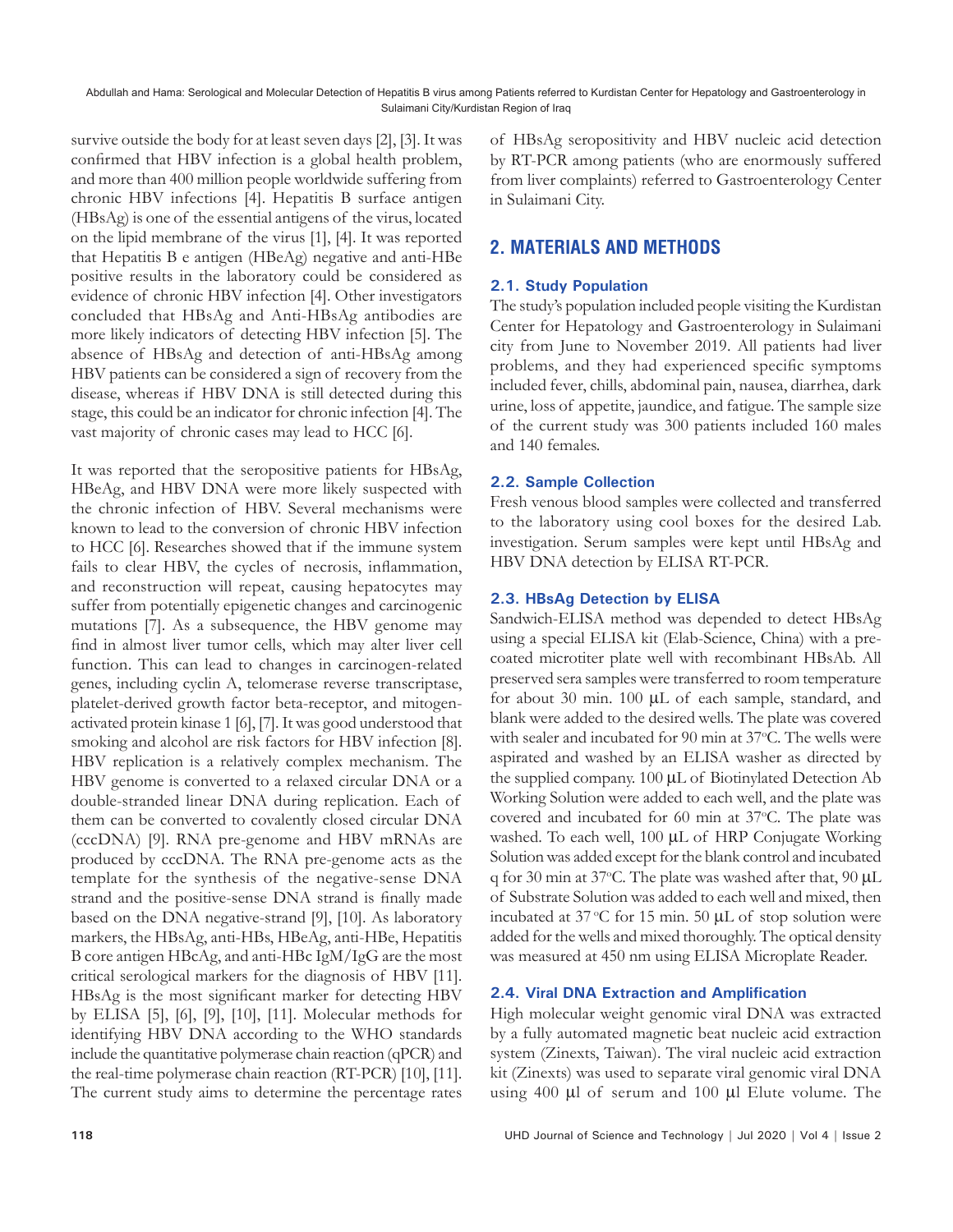extracted viral DNA was stored at -80°C until the day of examination by RT-PCR using an RT-PCR machine (Line Gene 9600 PLUS -Bioer, China-). A special Kit (Fluorion HBV QNP 2-0 -Inotek, Turkiye) was used for the detection of HBV DNA.

#### **2.5. PCR Reaction**

A total volume of PCR Mix, internal control, aH2O, and Extracted viral DNA (25 μl) was prepared as directed by the supplied company as summarized below:

| <b>Items</b>                                            | <b>Volume</b>  |
|---------------------------------------------------------|----------------|
| <b>PCR Mix</b>                                          | $12.5$ µl      |
| Detection Mix 1                                         | $1.4$ µl       |
| Detection Mix 2                                         | $1.1$ µl       |
| Internal Control                                        | 1 ul           |
| dH <sub>2</sub> O                                       | $4.0$ µl       |
| Extracted viral DNA/Standard/ Negative/Positive Control | 5 <sub>µ</sub> |
| <b>Total Volume</b>                                     | $25.0$ µl      |

The process of PCR programming for detecting HBV nucleic acid was performed starting with the denaturation step, renaturation, annealing, elongation, and data collection as summarized in the below table.

| <b>Step</b>                                   | Temperature (°C) | <b>Duration</b>  | Cycle |
|-----------------------------------------------|------------------|------------------|-------|
| Initial denaturation                          | 95               | $15 \text{ min}$ |       |
| Denaturation                                  | 95               | 30 <sub>s</sub>  | 50    |
| Annealing, elongation,<br>and data collection | 54               | $1.30$ min       |       |
| Infinite hold                                 | 22               | ന                |       |

#### **2.6. Statistical Analysis**

The results were analyzed using Chi-square and Mann–Whitney U-tests through SPSS V. 25 software (SPSS Inc., Chicago, IL, United States). Statistically, the *P*-value was considered to be  $< 0.05$  ( $P < 0.05$ ) significant.

#### **3. RESULTS**

The patients who participated in this study who suffered from health complaints were distributed on males (160) and females (140). The mean age of them was  $38.16 \pm 15.24$ years. All patients who were referred to the GIT center were clinically suspected of having hepatitis and liver complaints. Several symptoms were depended and recorded among the tested patients who were submitted for serologic and molecular detection of the Hepatitis B virus. Pre-diagnosed liver caser patients, blood transfusion also was included in addition to their residency (Table 1).

| according to the different variables |                |             |  |
|--------------------------------------|----------------|-------------|--|
| Variable                             |                | Number (%)  |  |
| Gender                               | Males          | 160 (53.33) |  |
|                                      | Females        | 140 (46.67) |  |
| Smoking                              | <b>Smokers</b> | 180 (60.00) |  |
|                                      | Non-smokers    | 120 (40.00) |  |
| Age mean                             | Mean±SD        | 38.16±15.24 |  |

**TABLE 1: Distribution of the tested patients** 

| <b>SMOKING</b>           | SMOKERS          | 180 (60.00) |
|--------------------------|------------------|-------------|
|                          | Non-smokers      | 120 (40.00) |
| Age mean                 | Mean±SD          | 38.16±15.24 |
| <b>Clinical Symptoms</b> | Fever            | 260 (86.67) |
|                          | Chills           | 249 (83.00) |
|                          | Abdominal pain   | 171 (57.00) |
|                          | Nausea           | 133 (44.33) |
|                          | Diarrhea         | 120 (10.00) |
|                          | Loss of appetite | 110 (36.67) |
|                          | Jaundice         | 73 (24.33)  |
|                          | Dark urine       | 35 (11.67)  |
|                          | Fatigue          | 30 (10.00)  |
| Liver cancer (HCC)       | Yes              | 6(2.00)     |
|                          | No               | 294 (98.00) |
| Residency                | Urban            | 130 (43.33) |
|                          | Rural            | 170 (56.67) |
| <b>Blood transfusion</b> | Yes              | 13 (4.33)   |
|                          | No               | 287 (96.67) |

Serologic tests by ELISA revealed that out of 300 tested patients, 92 (30.66%) were seropositive for HBsAg. The vast majority of positive results were among males (50 patients - 54.34%), whereas the percentage rates of seropositive cases were lower among females (42 patients - 45.66%). When the results were analyzed statistically, it was noticed that gender has a valuable effect on the seropositive results. The majority of the seropositive cases were smokers (67.4%). There was a significant difference between smokers and non-smokers  $(P < 0.05)$ , whereas it has appeared that the marital status has no significant effects on the HBsAg seropositive results  $(P > 0.05)$ .

Studying several risk factors for HBV transmission indicated that visiting dental clinics and dental surgery (927.17%), followed by dialysis (21.73%), were among the highest risk factors. Statistical analysis showed that dental visiting and dialysis significantly affect the seropositive results (*P* < 0.05). Although relatively a large number of the seropositive patients were within uncertain transmission routes, 39 patients out of 92 (42.4%). Finally, it has appeared that seropositive results were higher (58.7%) outside Sulaimani city center (rural) while the percentage was lower (41.3%) in the city center (urban). It was concluded that the patient's residency has valuable effects on the obtained results  $(P < 0.05)$  (Table 2).

Depending on HBV DNA detection by RT-PCR, it was noticed that out of the 92 seropositive patients, 53 (57.6%) were positive for HBV DNA (Table 3). Positive results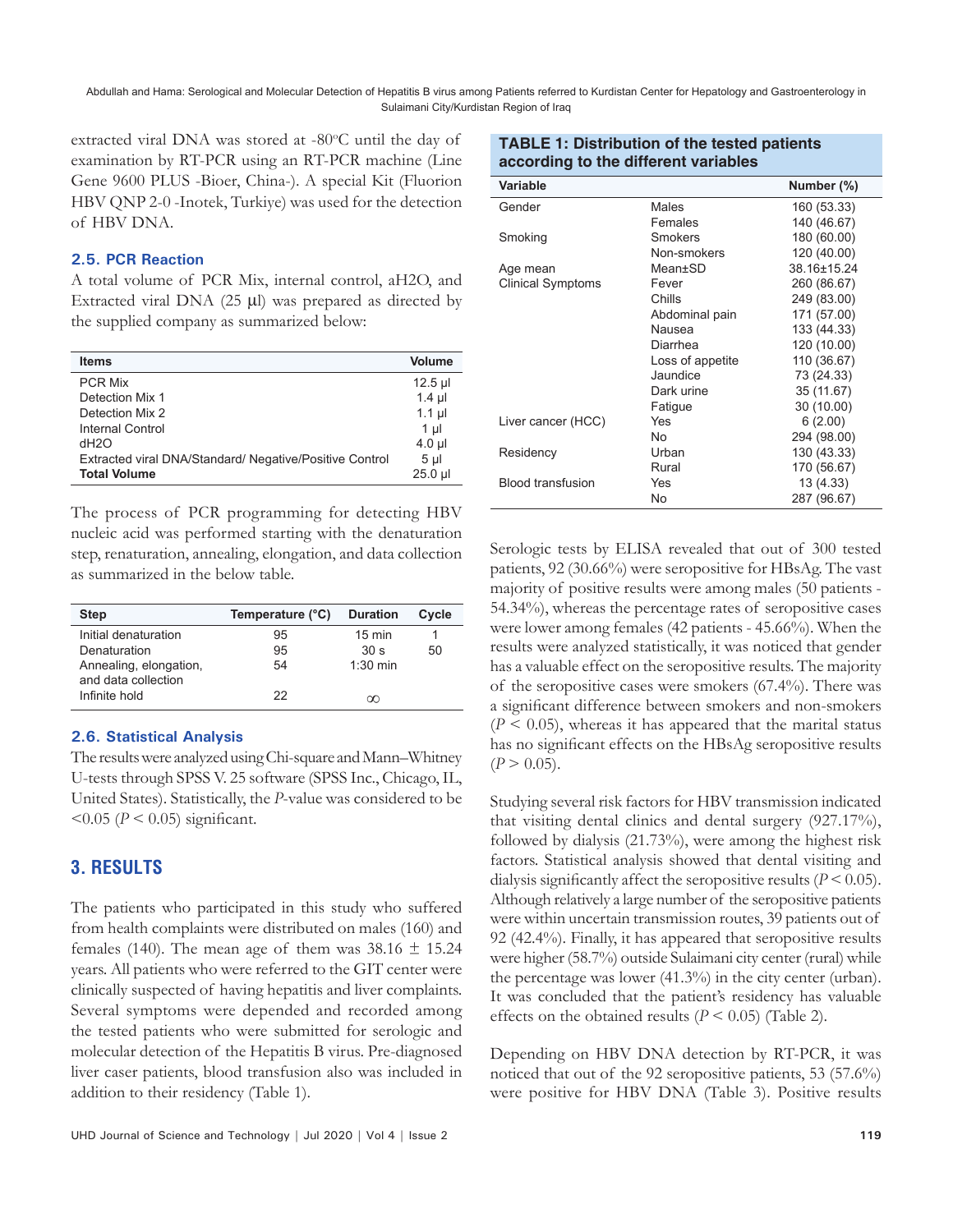were higher among males (62.26%) when compared with females (37.74%). Similarly, DNA detection among smokers was relatively higher (64.15%) comparing to non-smokers (35.85%). The positive results among married patients were elevated (56.6%) if compared with single patients (43.4%). Half of the patients with liver cancer were seropositive for HBsAg, whereas two-third of them was HBV DNA positive. Moreover, patient's residency showed significant effects on the positive results where the percentage rates of positive results were higher among patients outside Sulaimani

| HBSAG Seropositivity by ELISA |                          |            |         |
|-------------------------------|--------------------------|------------|---------|
| Variable                      |                          | Number (%) | P value |
| Gender                        | Males                    | 50 (54.34) | < 0.05  |
|                               | Females                  | 42 (45.66) |         |
| Smoking                       | Smoker                   | 62 (67.4)  | < 0.05  |
|                               | Non-smoker               | 30(32.6)   |         |
| Marital status                | Married                  | 48 (52.17) | >0.05   |
|                               | Single                   | 44 (47.83) |         |
| Liver Cancer                  | Yes                      | $3(50\%)$  | >0.05   |
|                               | No                       | $3(50\%)$  |         |
| Mode of                       | Dental visiting          | 25 (27.17) | < 0.05  |
| Transmission                  | Surgery                  | 1(1.88)    |         |
|                               | Dialysis                 | 20 (21.73) |         |
|                               | <b>Blood transfusion</b> | 2(2.16)    |         |
|                               | Sexual route             | 2(2.16)    |         |
|                               | Animals modes            | 1(1.08)    |         |
|                               | Barbershop               | 1(1.08)    |         |
|                               | Familial history         | 1(1.08)    |         |
|                               | Uncertain                | 39 (42.4)  |         |
| Residency                     | Urban                    | 38 (41.3)  | <0.05   |
|                               | Rural                    | 54 (58.7)  |         |

#### **TABLE 2: Represents different risk factors for HBsAg seropositivity by ELISA**

| <b>TABLE 3: Studying risk factor for HBV DNA</b> |  |
|--------------------------------------------------|--|
| detection by RT-PCR                              |  |

| <b>Variables</b> | <b>Explanation</b>       | Number (%)  | P value |
|------------------|--------------------------|-------------|---------|
| Gender           | Male                     | 33 (62.26)  | < 0.05  |
|                  | Female                   | 20 (37.74)  |         |
| Smoking          | Smokers                  | 34 (64.15)) | < 0.05  |
|                  | Non-smokers              | 19 (35.85)) |         |
| Marital state    | Married                  | 30(56.6)    | < 0.05  |
|                  | Single                   | 23 (43.4)   |         |
| Liver cancer     | No                       | 1(33.33)    | < 0.05  |
|                  | Yes                      | 2(66.67)    |         |
| Modes of         | Dental visiting          | 16 (30.18)  | < 0.05  |
| transmission     | Dialysis                 | 7(13.2)     |         |
|                  | Surgery                  | 2(3.77)     |         |
|                  | <b>Blood transfusion</b> | 2(3.77)     |         |
|                  | Sexual                   | 1(1.88)     |         |
|                  | Animals                  | 1 (1.88)    |         |
|                  | Barbershop               | 1 (1.88)    |         |
|                  | Familial                 | 1(1.88)     |         |
|                  | Unknown                  | 22 (41.5)   |         |
| Residency        | In City center           | 22 (41.5)   | < 0.05  |
|                  | Outside the city center  | 31(58.5)    |         |

city center (Rural) (58.5%) comparing to those from the city center (41.5%) (Urban). Statistical analysis indicated that gender, smoking, marital status, and liver cancer have significant effects on HBV DNA detection results (*P* < 0.05) (Table 3). Studying the modes of transmission indicated that dental clinics and dental visiting have a significant effect on the positive results of RT-PCR  $(P < 0.05)$  and can be considered as an important risk factor for HBV transmission, followed by dialysis, which is also can be considered as a risk factor after dental clinic visiting (Table 3).

The positive results were relatively higher among males for HBsAg and DNA detection (54% and 62.26%), respectively, when compared to female patients who showed lower positive results (46% and 37.74%), respectively. It was noticed that relatively a large number of patients were seropositive for HBsAg while they were negative for HBV DNA detection by RT-PCR (Fig. 1).

## **4. DISCUSSION**

Life-threatening infection by HBV stills a global cause of health concern. It was estimated worldwide that over 257 million people are under the risk of liver cirrhosis and HCC due to chronic hepatitis B virus (HBV) infection [12]. The high seropositivity rates of HBV infection among studied cases in the current study can be explained where all patients submitted to this research were with a chronic history of liver problems. All of them were previously referred by their specialist physicians to the gastroenterology center for checking and laboratory investigations. They were suspected of having hepatitis. Several studies and investigators reported a lower prevalence of HBV infections than our observation. In a previous study, it was reported that the prevalence of HBsAg seropositivity among a population of 345 tested cases was relatively lower [13]. In the current study, blood transfusion was considered as an important



**Fig. 1.** Comparison between positive results of HBV using ELISA (seropositivity) and RT-PCR techniques.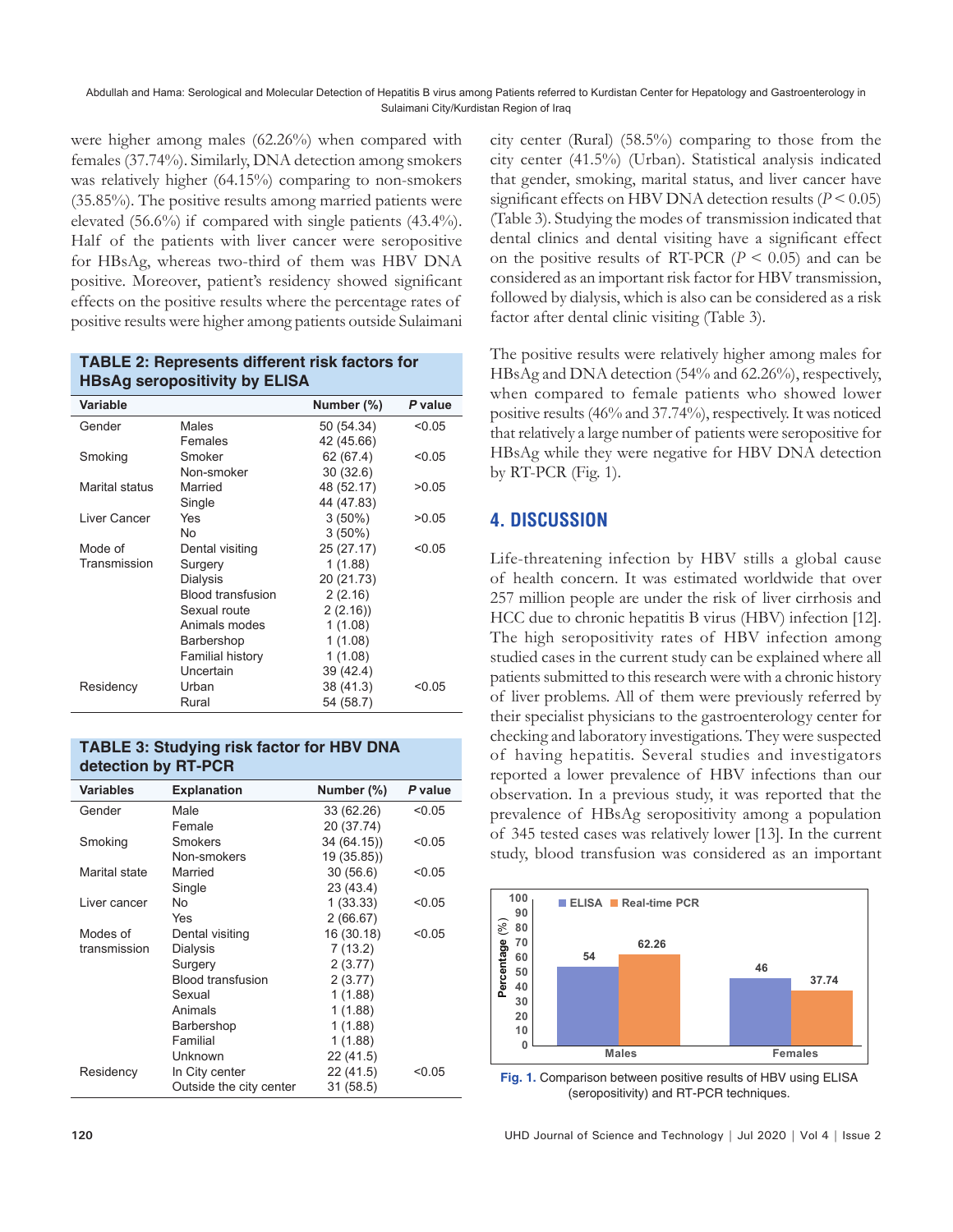risk factor for HBV transmission, which was also common among thalassemic patients. These observations were agreed with observation reported by others [14]. In another study done in Sulaimani, it was found that occupation, education level, history of jaundice, smoking, and alcohol drink had a significant effect on viral hepatitis infections, especially HCV infection [15]. Our observations were parallel with their conclusion considering some factors, including smoking. The results of the current study were different from the results reported by the Iranian research group who reported a relatively lower prevalence of HBV infection (7.4%) [16]. Moreover, our conclusions agreed with results reported in a study in Switzerland who reported relatively high HBV prevalence (32.4%) [17]. Ott *et al*. in 2012 found that the global HBeAg prevalence varied between 20 and 50% [18]. The current observations were in this range and agreed with their results. Similar to our results, a high prevalence of HBV infections (30.4%) were reported in Spain [19].

Studies done in Italy reported higher prevalence rates (52.7%) [20] than our observations. Moreover, studies done in Australia reported lower HBV prevalence in comparison to the current results, although it was relatively high compared to other related studies in other countries [21].

The high prevalence rates of HBV seropositivity among males in our study may be due to that they engaged in a range of parenteral (sharp objects sharing), especially in barbershops, which expose them to HBV infection. Our results were agreed with conclusions reported by other investigators in 2018 [9]. The risk of HBV infection among males was agreed with other epidemiological studies conducted in different areas among different groups and populations who observed that HBV infection is strongly associated with increased age among males [22], [23], [24], [25].

Results reported in the current study suggested that occupational transmission of HBV infections in dental settings, which sometimes found frequently, and high prevalence of HBV seropositivity among dental clinics and patients who referred to these clinics may be due to inadequate sterilization of the surgical tools used in dental clinics, and sharing some tools between the patients [26]. Similarly, inadequate sterilization and cleaning of materials and machines used in hemodialysis might be directly contributed to the prevalence of HBV infection among patients with hemodialysis.

The current study showed that not all HBsAg seropositive patients were positive for HBV DNA detection by RT-PCR, which was agreed with observations reported by a study done in Nairobi (Kenya) in 2017 by Mathai *et al*. [27]. They reported that the seropositive results of HBsAg and HBV DNA detection are totally different, and none of ELISA and RT-PCR cannot be alternative for each other [28]. Unlike conclusions of the current study, other researchers found that HBsAg detection and quantification by ELISA is more sensitive and gives more accurate results in detection of HBV infection, and they found that ELISA can be considered as an acceptable or adequate method in the diagnosis of HBV infection and HBsAg detection [29].

# **5. CONCLUSION**

The percentage rates of HBsAg were relatively high (30.66%) among patients referred to the Gastroenterology center in Sulaimani who have suffered from liver complaints. More than half of the seropositive patients showed RT-PCR positive results for HBV nucleic acid detection. The gender, smoking, and marital status, and living places were significantly increased the incidence rate of HBV infection. Visiting dental clinics, dental surgery, and dialysis were among significant risk factors that facilitate the transmission of HBV infection.

## **6. ACKNOWLEDGMENTS**

Our thanks, due to all patients involved in this study, we want to thank specialist physicians in the Sulaimani Gastroenterology center.

## **REFERENCES**

- [1] T. J. Liang. "Hepatitis B: The virus and disease". *Hepatology*, vol. 49, no. 5 Suppl, pp. S13-S21, 2009.
- [2] World Health Organization. "*Hepatitis B: Fact Sheet*", World Health Organization, Geneva, 2020.
- [3] S. Lanini, V. Puro, F. N. Lauria, F. M. Fusco, C. Nisii and G. Ippolito. "Patient to patient transmission of hepatitis B virus: A systematic review of reports on outbreaks between 1992 and 2007". *BMC Medicine*, vol. 7, p. 15, 2009.
- [4] G. Fattovich. "Natural history of hepatitis B". *The Journal of Hepatology*, vol. 39, no. Suppl 1, pp. S50-S58, 2003.
- [5] G. Raimondo, T. Pollicino and G. Squadrito. "Clinical virology of hepatitis B virus infection". *The Journal of Hepatology*, vol. 39, no. Suppl 1, pp. S26-S30, 2003.
- [6] M. G. Peters. "Hepatitis B virus infection: What is current and new". *Topics in Antiviral Medicine*, vol. 26, no. 4, pp. 112-116, 2019.
- [7] J. E. Song and D. Y. Kim. "Diagnosis of hepatitis B". *Annals of Translational Medicine*, vol. 4, no. 18, p. 338, 2016.
- [8] S. K. K. Mani and O. Andrisani. "Hepatitis B virus-associated